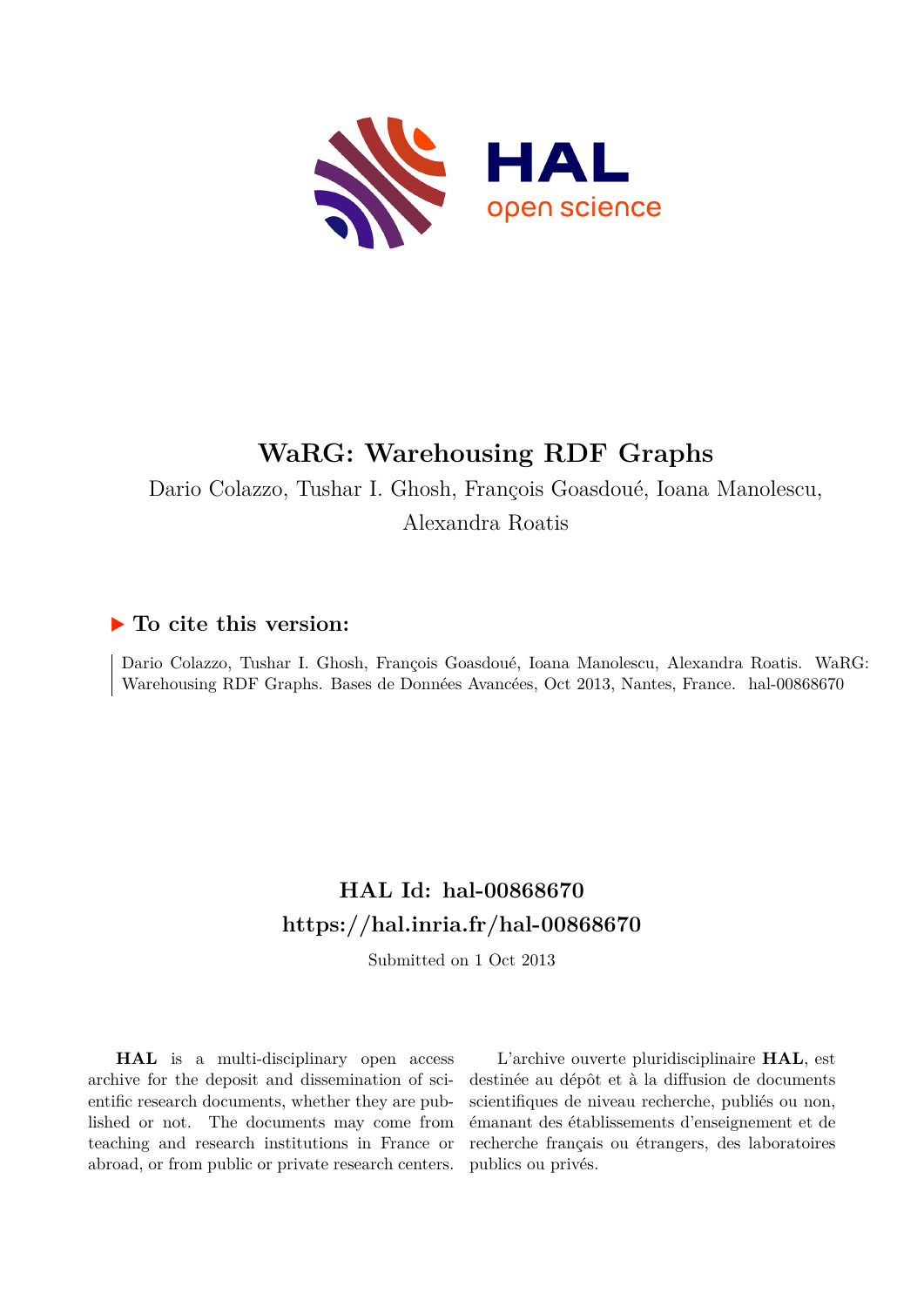# **WaRG: Warehousing RDF Graphs**<sup>∗</sup>

Dario Colazzo‡ Tushar I. Ghosh§,? François Goasdoué† Ioana Manolescu<sup>§,\*</sup> Alexandra Roatis<sup>\*,§</sup>

<sup>§</sup>Inria Saclay, France \*Université Paris-Sud, France <sup>‡</sup>Université Paris Dauphine, France †Université Rennes 1, France firstname.lastname  $\frac{8}{9}$ @inria.fr  $\star$  @lri.fr  $\frac{4}{9}$ @dauphine.fr  $\frac{4}{9}$ @univ-rennes1.fr

# ABSTRACT

We propose to demonstrate  $WaRG$ , a system for performing warehouse-style analytics on RDF graphs. To our knowledge, our framework is the first to keep the warehousing process purely in the RDF format and take advantage of the heterogeneity and semantics inherent to this model.

## 1. INTRODUCTION

Databases of facts, each characterized by multiple dimensions, whose values are recorded in measures, are at the core of multidimensional data warehouses (DWs in short) [13]. The facts can then be analyzed by means of aggregating the measures, e.g., "what is the average sale price of item I every month in every store?"

Data warehouses are typically built to analyze (some aspects of) an enterprise's business processes. First, analysts choose the data sources of interest for a given class business questions. Next, they describe the facts, dimensions, and measures to be analyzed. Then, for each relevant business question, an analytical query (commonly known as a  $cube$ ) is formulated, by  $(i)$  classifying facts along a set of dimensions and  $(ii)$  reporting the aggregated values of their measures. Data warehousing has attracted enormous interest, both from practitioners, e.g., [14] and from the research community, e.g., [8, 12]; warehousing tools are now part of major relational database servers. Relational data warehousing can be thus considered a pretty mature area.

Recent years witnessed a steady and important interest in Semantic Web data, represented within the W3C's Resource Description Framework (or RDF, in short) [18]. The RDF model allows describing resources, by specifying the values of their properties. The RDF language is used to export, share, and collaboratively author data, in many settings. It serves as a metadata language, e.g., to describe cultural artifacts in large digital libraries, and to encode protein sequence data (e.g., the Uniprot data set). RDF is a natural target for representing heterogeneous facts contributed by millions of Wikipedia users, gathered within the DBpedia data source, as well as for the Linked Open Data effort, aiming at connecting and sharing collectively produced data and knowledge.

The current popularity of RDF raises interest in models and tools for RDF data analytics. Consider applications seeking to harvest, aggregate and analyze user data from various sources (such as social networks, blog posts, comments on public Web sites). The data is heterogeneous (facts about the user age, gender, region, endorsements)

and graph-structured (describes relationships between users, places, companies). It comes from multiple sources and may have attached *semantics*, based on ontologies for which RDF is an ideal format. Analyzing such data with warehousestyle tools enables understanding user behavior and needs, and proposing services better suited to the users.

Despite the perceived need, there is currently no satisfactory conceptual and practical solution for large-scale RDF analytics. Relational DW tools are not suitable, since loading RDF data in a relational analytical schema may lead to facts with unfilled or multiply-defined dimensions or measures; the latter does not comply with the relational multidimensional setting and DW tools. Further, to fully exploit RDF graphs, the heterogeneity and rich semantics of RDF data should be preserved through the warehouse processing chain and up to the analytical queries. In particular, RDF analytical queries should be allowed to *jointly query* the schema and the data, e.g., ask for most frequently specified properties of a CollegeStudent, or the top-three most represented groups of Inhabitants. Changes to the underlying database (e.g., a new subclass of Inhabitant) should not cause the warehouse schema to be re-designed; instead, the new resources (and their properties) should propagate smoothly to the analysis schema and cubes.

We propose to demonstrate WARG, a tool embodying our novel approach for warehouse-style analytics on Semantic Web data. WARG supports the first all-RDF formal model for data warehousing. Its main features are:

- a formal model for analytical schemas, capturing the data of interest for a given analysis of an RDF data set. Importantly, an analytical schema instance is an RDF graph itself, and as such, it preserves the heterogeneity, semantics, and flexible mix of schema and data present in the RDF model;
- analytical queries, RDF counter-parts of the relational analytical cubes, and supporting typical analytical operations (slice, dice, drill-down etc.)

In the sequel, Section 2 presents our analytical RDF model, the WARG platform architecture is discussed in Section 3 and we describe use scenarios in Section 4. Finally, we discuss related work in Section 5.

#### 2. DATA MODEL

An **RDF** graph is a set of *triples* of the form s p o. A triple states that its subject s has the property p, and the value of that property is the object o. We only consider well-formed triples,  $\mathbf{s} \in U \cup B$ ,  $\mathbf{p} \in U$  and  $\mathbf{o} \in U \cup B \cup L$ , where  $U$  is a set of URIs,  $L$  of literals (constants), and  $B$ are blank nodes (unknown URIs or literals), such that  $U, B$ and L are pairwise disjoint.

<sup>∗</sup>This work was performed during the authors' affiliation with Université Paris-Sud and Inria Saclay, France.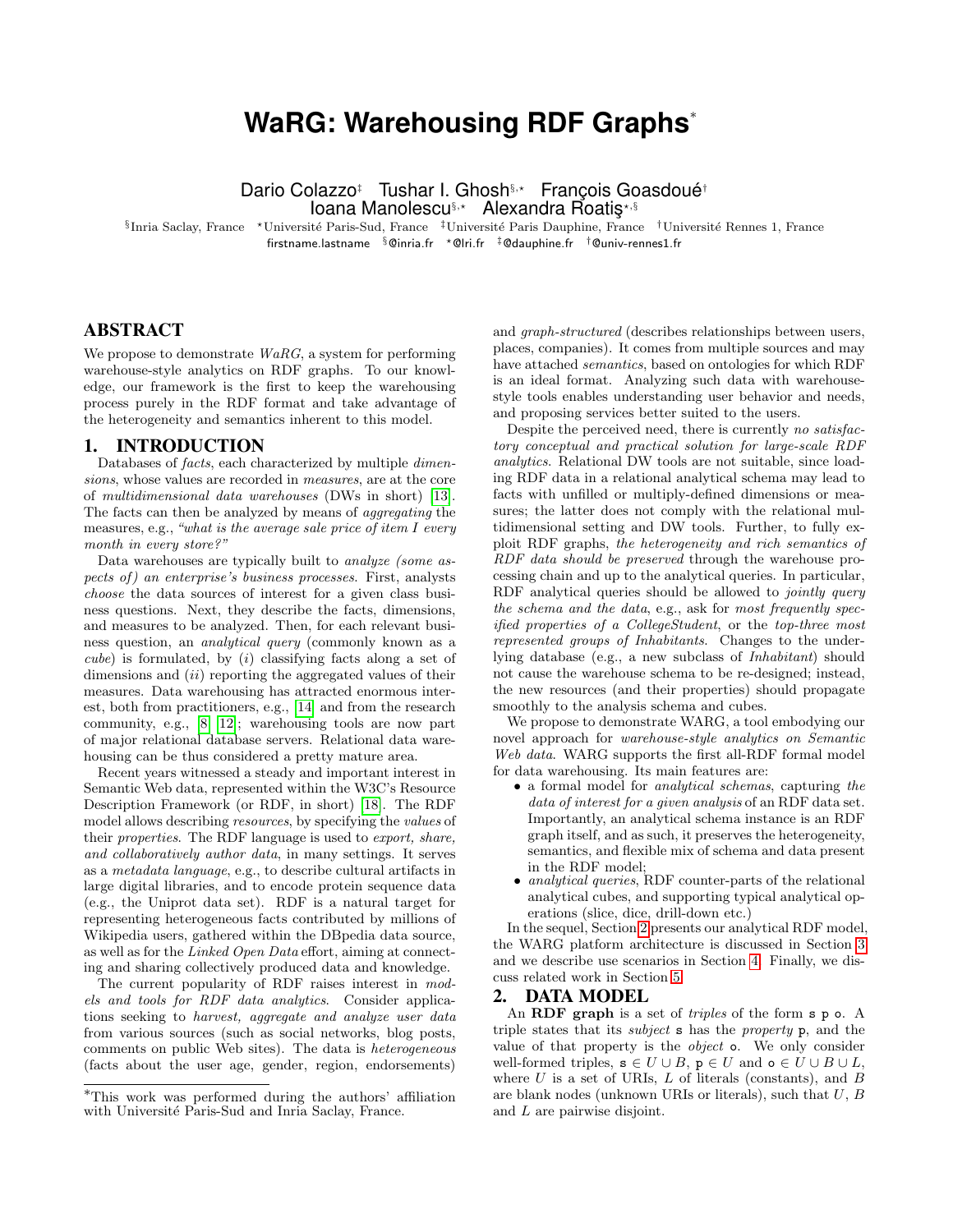

Figure 1: Running example: RDF/S graph.

The RDF standard [18] provides a set of built-in classes and properties, part of the rdf: and rdfs: pre-defined namespaces. We use these namespaces exactly for these classes and properties, e.g., rdf:type which specifies the class(es) to which a resource belongs.

Triples are used to describe resources, i.e., to express class s rdf:type  $\circ$  (unary relation –  $\circ$ (s)) and property s p  $\circ$  (binary relation –  $p(s, o)$  assertions.

A valuable feature of RDF is RDF Schema (RDFS) which enriches the descriptions in RDF graphs, by declaring semantic constraints (interpreted under the open-world assumption) between the classes and the properties used in those graphs. Such constraints can define sub-class and subproperty relationship, as well as type the domain and range of properties.

EXAMPLE 1 (RUNNING EXAMPLE). We consider an RDF graph comprising information about users and products (depicted in Figure 1). The graph features a resource user<sub>1</sub> whose name is Bill and whose age is  $28$ . Bill works with user<sub>2</sub> and is a friend of user<sub>3</sub>; moreover, Bill is an active contributor to two different blogs, one shared with his co-worker user<sub>2</sub>. Bill bought a SPhone465 and rated it online. The database also contains information about the RDFS schema for this graph.

We consider the well-known subset of SPARQL consisting of (unions of) basic graph pattern (BGP) queries, also known as SPARQL conjunctive queries. A BGP is a set of triple patterns, or triples in short. Each triple has a subject, property and object. Subjects and properties can be URIs, blank nodes or variables; objects can also be literals.

A boolean BGP query is of the form ASK WHERE  $\{t_1, \ldots, t_\alpha\}$ , while a non-boolean BGP query is of the form SELECT  $\bar{x}$ WHERE  $\{t_1, \ldots, t_\alpha\}$ , where  $\{t_1, \ldots, t_\alpha\}$  is a BGP; the variables  $\bar{x}$  are a subset of the variables occurring in  $t_1, \ldots, t_\alpha$ . We use the conjunctive query notation  $q(\bar{x})$ :-  $t_1, \ldots, t_\alpha$  for both ASK and SELECT queries (for boolean queries,  $\bar{x}$  is empty).

# 2.1 RDF graph analysis

We model a schema for RDF graph analysis, called analytical schema, as a labeled directed graph. Each node represents a set of facts that may be analyzed, while the



Figure 2: Sample Analytical Schema (AnS).

nodes reachable from its outgoing edges represent the possible dimensions and measures according to which it may be analyzed. Nodes (respectively edges) correspond to class (respectively property) assertions, defined using BGP queries.

DEFINITION 1 (ANALYTICAL SCHEMA).  $An$  analytical schema (AnS) is a labeled directed graph  $S = \langle N, \mathcal{E}, \lambda, \delta \rangle$ in which:

- $N$  is the set of nodes;
- $\mathcal{E} \subset \mathcal{N} \times \mathcal{N}$  is the set of directed edges;
- $\lambda : \mathcal{N} \cup \mathcal{E} \rightarrow \text{URI}$  is an injective labeling function, mapping nodes and edges to URIs;
- $\delta : \mathcal{N} \cup \mathcal{E} \rightarrow \mathcal{Q}$  is a function assigning to each node  $n \in \mathcal{E}$  $\mathcal N$  a unary BGP query  $\delta(n) = q(x)$ , and to every edge  $n \to n' \in \mathcal{E}$  a binary BGP query  $\delta(n \to n') = q(x, y)$ .

We assume that through the  $\lambda$  function, each node in the  $AnsS$  defines a new class, while each edge defines a new property. Since  $\lambda$  is injective, the URIs assigned to the classes and properties defined by an AnS' nodes and edges are pairwise disjoint. Just as an analytical schema defines the data available to the analyst in a typical relational data warehouse scenario, in our framework, the classes and properties created by AnS (and labeled by  $\lambda$ ) are the only ones visible to further RDF analytics. Example 2 introduces an AnS for our running example.

EXAMPLE 2 (ANALYTICAL SCHEMA). Figure 2 depicts an AnS  $S = \langle N, \mathcal{E}, \lambda, \delta \rangle$ , for analyzing people and products. For readability, the node and edge labels appear in the figure, while (some of) the BGP queries definind nodes and edges are provided in Table 1; the others are very similar. In Figure 2, a person  $(n_1)$  may have written messages  $(n_1 \rightarrow n_2)$ which appear on some blog  $(n_2 \rightarrow n_3)$ . A person may also have bought products  $(n_1 \rightarrow n_4)^T$  or may have commented on them  $(n_1 \rightarrow n_4)^2$ . The semantics for the rest of the schema can be easily derived from the Figure.

The nodes and edges in Figure 2 are those considered of interest for the particular sample data analysis scenario. In other words, the AnS offer a perspective (or lens) through which the interesting subset of RDF data will be analyzed. This is formalized as follows:

DEFINITION 2 (INSTANCE OF AN ANS). Let  $S = \langle N, \mathcal{E}, \mathcal{E} \rangle$  $\lambda$ ,  $\delta$  be an analytical schema and G an RDF graph. The instance of S w.r.t. G is the RDF graph  $\mathcal{I}(\mathcal{S}, G)$  (or simply  $\mathcal{I}$ ) defined as:

$$
\bigcup_{n \in \mathcal{N}} \{ s \text{ rdf: type } \lambda(n) \mid s \in q(\mathbf{G}) \land q = \delta(n) \}
$$
  

$$
\bigcup_{n_1 \to n_2 \in \mathcal{E}} \{ s \lambda(n_1 \to n_2) \mid s, o \in q(\mathbf{G}) \land q = \delta(n_1 \to n_2) \}.
$$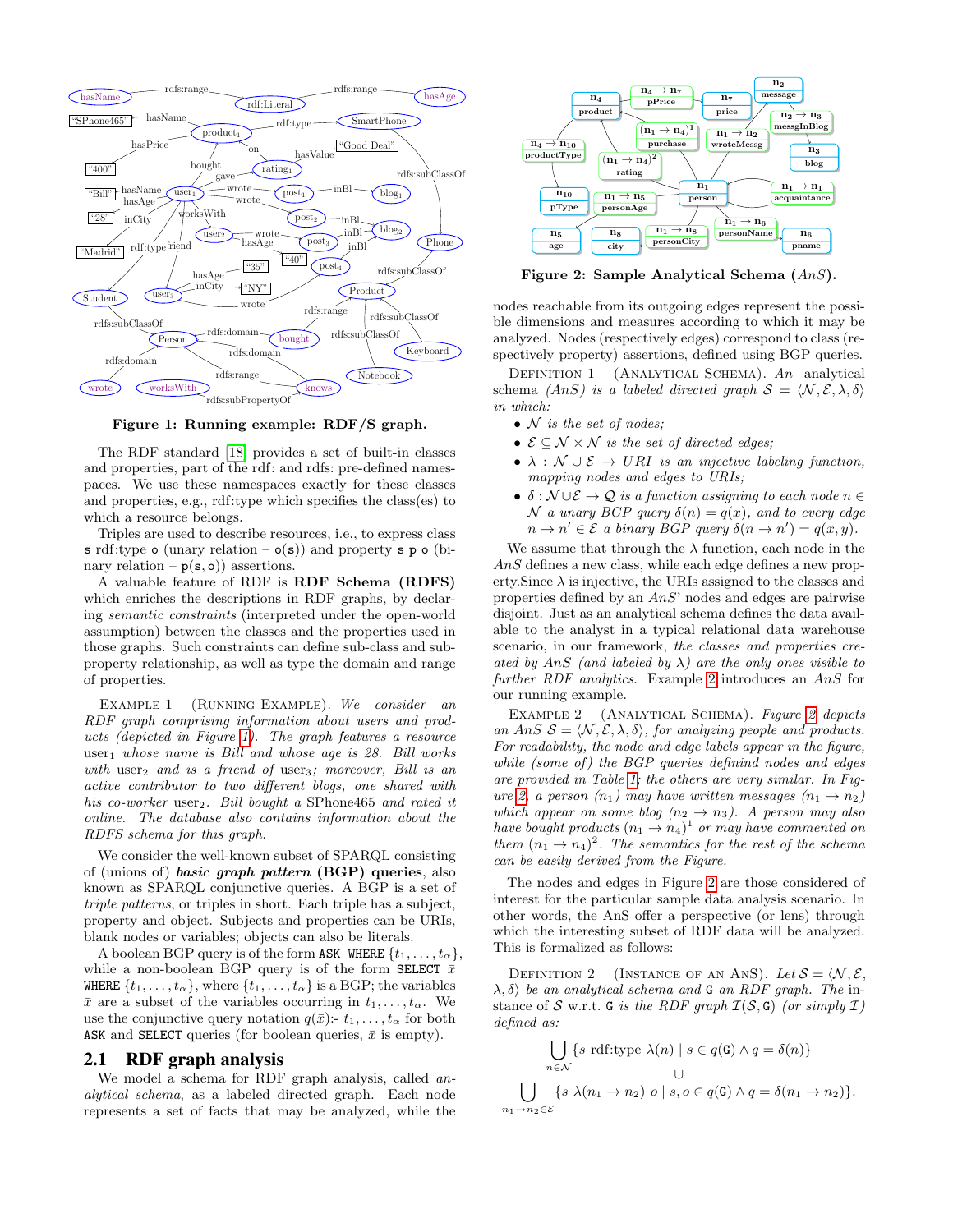| node n         | $\lambda(n)$ | $\delta(n)$                         |  |
|----------------|--------------|-------------------------------------|--|
| n <sub>1</sub> | person       | $q(x)$ :- x rdf:type Person         |  |
| n <sub>2</sub> | message      | $q(x)$ :- y wrote x,                |  |
|                |              | $x$ in Bl $b$ , $b$ rdf: type Blog  |  |
| $n_4$          | product      | $q(x)$ :- x rdf:type Product        |  |
| $n_{5}$        | age          | $q(x)$ :- y hasAge x                |  |
| $n_{6}$        | pname        | $q(x)$ :- y hasName x               |  |
| $n_{10}$       | pType        | $q(x)$ :- x rdfs:subClassOf Product |  |
|                |              |                                     |  |

| edge $n \to n'$          | $\lambda(n \to n')$ | $\delta(n \to n')$               |  |
|--------------------------|---------------------|----------------------------------|--|
| $n_1 \rightarrow n_1$    | acquaintance        | $q(x, y)$ :- x knows y           |  |
| $n_1 \rightarrow n_4$    | pure hase           | $q(x, y)$ :- x bought y          |  |
| $n_1 \rightarrow n_5$    | personAge           | $q(x, y)$ :- x rdf:type Person,  |  |
|                          |                     | x has Age $y$                    |  |
| $n_2 \rightarrow n_3$    | mesaInBlog          | $q(x, y)$ :- x rdf:type Message, |  |
|                          |                     | x in Bl $y$                      |  |
| $n_4 \rightarrow n_{10}$ | productType         | $q(x, y)$ : x rdf:type Product,  |  |
|                          |                     | x rdf:type $y$                   |  |

Table 1: Labels and queries of some nodes and edges of the analytical schema  $(Ans)$  shown in Figure 2.

Example 3 (Analytical Schema Instance). Table 2 shows part of the instance of the analytical schema introduced in Example 2. For each triple, we indicate at right the node (or edge) of the AnS which has produced it.

| $\mathcal{I}(\mathcal{S}, G') =$ | $\{user_1 \text{ rdf: type person}\}$            | n <sub>1</sub>             |                             |  |
|----------------------------------|--------------------------------------------------|----------------------------|-----------------------------|--|
|                                  | $user_2 rdf: type person$                        | n <sub>1</sub>             |                             |  |
|                                  | user <sub>3</sub> rdf: type person               | $n_{1}$                    |                             |  |
|                                  | user <sub>1</sub> acquaintance user <sub>2</sub> | $n_1 \rightarrow n_1$      |                             |  |
|                                  | user <sub>1</sub> acquaintance user <sub>3</sub> | $n_1 \rightarrow n_1$      |                             |  |
|                                  | $post_1$ messgInBlog blog <sub>1</sub>           | $n_2 \rightarrow n_3$      |                             |  |
|                                  | product <sub>1</sub> rdf:type product            | $n_4$                      |                             |  |
|                                  | user <sub>1</sub> personAge "28"                 | $n_1 \rightarrow n_5$      |                             |  |
|                                  | $user_1$ personName "Bill"                       | $n_1 \rightarrow n_6$      |                             |  |
|                                  | Notebook rdf:type pType                          | $n_{10}$                   |                             |  |
|                                  | SmartPhone rdf: type pType                       | $n_{10}$                   |                             |  |
|                                  |                                                  | $product_1$ pPrice "\$400" | $n_4 \rightarrow n_7 \dots$ |  |
|                                  |                                                  |                            |                             |  |

#### Table 2: Partial instance of the AnS in Figure 2.

Crucial to our ability to handle RDF heterogeneity is the disjunctive semantics of an AnS, materialized by the two levels of ∪ operators in Definition 2. Each node and each edge of an AnS populates  $I$  through an independent query, and the resulting triples are simply combined through unions. This has two benefits:  $(i)$  significant flexibility when designing the AnS, and  $(ii)$  the ability to build a (heterogeneous data) warehouse on top of a heterogeneous RDF graph. Consider for instance the three users in the original graph G (Figure 1) and their properties: user<sub>1</sub>, user<sub>2</sub> and user<sub>3</sub> are part of the person class in our AnS instance  $\mathcal I$  (through  $n_1$ 's query), although user<sub>2</sub> and user<sub>3</sub> lacks a name. However, those user properties present in the original graph, are reflected by the AnS edges  $n_1 \rightarrow n_2, n_1 \rightarrow n_8$  etc. Thus, the inherent heterogeneity of RDF graphs is accepted in the input and present in the output of an AnS.

## 2.2 Analytical queries

Data warehouse analysis summarizes facts according to relevant criteria into cubes, which analyze facts characterized by some dimensions, using a measure. We consider a set of dimensions  $d_1, d_2, \ldots, d_n$ , such that each dimension  $d_i$  may  $\text{range over the value set } \{d_i^1, \ldots, d_i^{n_i}\}; \text{the Cartesian product}$ of all dimensions  $d_1 \times \cdots \times d_n$  defines a multidimensional

space  $\mathcal{M}$ . To each tuple t in this multidimensional space M corresponds a *subset*  $\mathcal{F}_t$  of the analyzed facts, having for each dimension  $d_i$ ,  $1 \leq i \leq n$ , the value of t along  $d_i$ .

A *measure* is a set of values<sup>1</sup> characterizing each analyzed fact f. The facts in  $\mathcal{F}_t$  are summarized by the *cube cell*  $\mathcal{M}[t]$ by the result of an *aggregation* function  $\oplus$  (e.g., count, sum, average, etc.) applied to the union of the measures of the  $\mathcal{F}_t$  facts:  $\mathcal{M}[t] = \bigoplus (\bigcup_{f \in \mathcal{F}_t} v_f).$ 

An analytical query consists of two (rooted) queries and an aggregation function. The first query, known as a classifier in traditional data warehouse settings, defines the dimensions  $d_1, d_2, \ldots, d_n$  according to which the facts matching the query root will be analyzed. The second query defines the measure according to which these facts will be summarized. Finally, the aggregation function is used for summarizing the analyzed facts.

DEFINITION 3 (ANALYTICAL QUERY). Given an analytical schema  $S = \langle N, \mathcal{E}, \lambda, \delta \rangle$ , an analytical query  $(AnQ)$ rooted in the node  $r \in \mathcal{N}$  is a triple

$$
Q=\langle c(x,d_1,\ldots,d_n),m(x,v),\oplus\rangle
$$

where:

- $c(x, d_1, \ldots, d_n)$  is a query rooted in the node  $r_c$  of its graph  $G_c$ . This query is called the classifier of x w.r.t. the n dimensions  $d_1, \ldots, d_n$ .
- $m(x, v)$  is a query rooted in the node  $r_m$  of its graph  $G_m$ . This query is called the measure of x.
- $\oplus$  is a function computing a value (a literal) from an input set of values. This function is called the aggregator for the measure of  $x$  w.r.t. its classifier.
- For every homomorphism  $h_c$  from the classifier to  $S$ and every homomorphism  $h_m$  from the measure to  $S$ ,  $h_c(r_c) = h_m(r_m) = r$  holds.

The last item above guarantees the "well-formedness" of the analytical query, that is: the facts for which we aggregate the measure, are indeed those classified along the desired dimensions. It is worth noticing that, from a practical viewpoint, this condition can be easily and naturally guaranteed by giving explicitly in the classifier and the measure either the type of the facts to analyze, using x rdf:type  $\lambda(r)$ , or a property describing those facts, using  $x \lambda (r \rightarrow n)$  of with  $r \to n \in \mathcal{E}$ . As a result, since the labels are unique in an AnS (its labeling function is injective), every homomorphism from the classifier (respectively the measure) to the AnS does map the query's root node labeled with  $x$  to the AnS's node r.

Definition 3 can be easily extended to more than one measure, by defining a set of measure queries and an associate set of aggregation functions.

EXAMPLE 4 (ANALYTICAL QUERY). The next query asks for the number of blogs where the user posts, classified by the user age and city:

 $\langle c(x, a, c), m(x, y), count \rangle$ where the classifier and measure queries are defined by:

 $c(x, a, c)$ :- x personAge  $a, x$  personCity  $c$ 

 $m(x, b)$ :- x wroteMessg o, o messgInBlog b

<sup>&</sup>lt;sup>1</sup>It is a set and not a value, due to the structural heterogeneity of the AnS instance, which is also an RDF graph: each fact may have zero or more values for a given measure.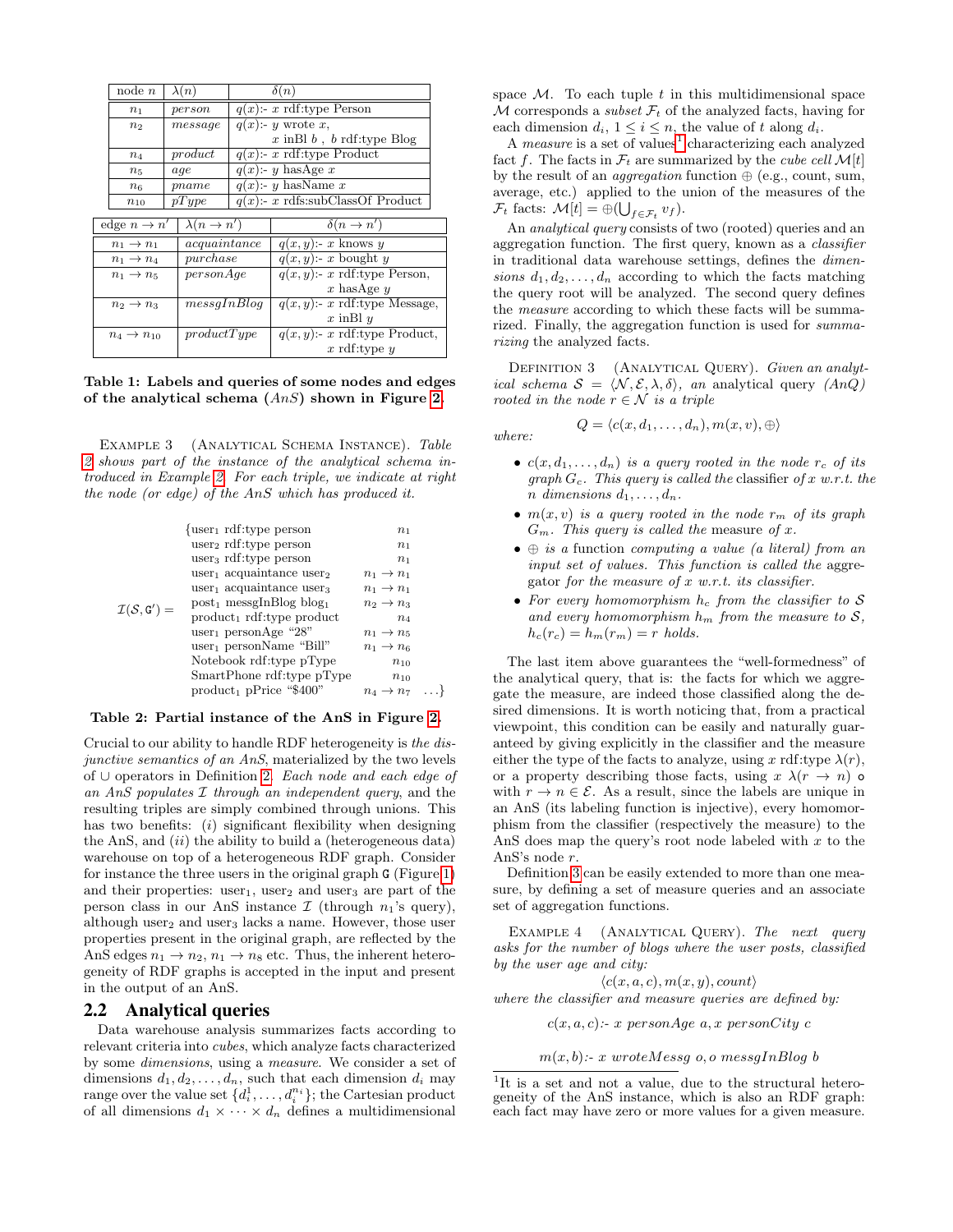

Figure 3: Data layout of the RDF warehouse.

The semantics of an analytical query is:

DEFINITION 4 (ANSWER SET OF AN ANQ). Let  $I$  be the instance of an AnS with respect to some RDF graph. Let  $Q = \langle c(x, d_1, \ldots, d_n), m(x, v), \oplus \rangle$  be an AnQ against I. The answer set of Q against  $\mathcal{I}$ , denoted ans $(Q, \mathcal{I})$ , is:

$$
ans(Q, \mathcal{I}) = \{ \langle d_1^j, \dots, d_n^j, \oplus (q^j(\mathcal{I})) \rangle \mid \langle x^j, d_1^j, \dots, d_n^j \rangle \in c(\mathcal{I})
$$
  
and  $q^j$  is defined as  $q^j(v)$ :  $m(x^j, v)$ 

assuming that the type of each value returned by  $q^{j}(\mathcal{I})$  belongs (or can be converted by the SPARQL rules [19]) to the input type of the aggregator  $\oplus$ . Otherwise, the answer set is undefined.

The analytical query returns each tuple of dimension values from the answer of the classifier, together with the aggregated result of the measure query. The answer set of an AnQ can thus be represented as a cube of  $n$  dimensions, holding in each cube cell the corresponding aggregate measure.

Example 5 (Analytical Query Answer). Consider the query in Example 4, over the analytical schema in Figure 2. Some triples from the instance of this analytical schema were shown in Table 2. The classifier query returns:

 $\langle$ user<sub>1</sub>, 28, "*Madrid*" $\rangle$ ,  $\langle$ user<sub>3</sub>, 35, "NY" $\rangle$ while the measure query returns:

 $\langle$ user<sub>1</sub>, blog<sub>1</sub> $\rangle$ ,  $\langle$ user<sub>1</sub>, blog<sub>2</sub> $\rangle$ ,  $\langle$ user<sub>3</sub>, blog<sub>2</sub> $\rangle$ 

Aggregating the blogs among the classification dimensions leads to the AnQ answer:

 $\langle 28, "Madrid", 2 \rangle, \langle 35, "NY", 1 \rangle$ 

# 3. ARCHITECTURE

We deploy our approach using  $kdb+ v3.0$  (64 bits) [1], an in-memory column database used in decision support analytics applications. kdb+ provides arrays (tables), which can be manipulated through the q interpreted programming language. We store in  $kdb+$  the RDF graph G, the AnS definitions and AnS instance, when we choose to materialize it. We also translate BGP queries into q queries that kdb+ interprets.

Figure 3 outlines our data layout. As customary in RDF databases, we dictionary-encode all URIs into integers; these mappings are stored within the [d] table. The graph saturation is stored in [t]. Analytical schema definitions are stored as follows. The [a] table stores the  $\lambda$  function encoded as triples  $\lambda(n_1)$   $\lambda(n_1 \rightarrow n_2)$   $\lambda(n_2)$  for all the nodes  $n_1, n_2$  and edges  $n_1 \rightarrow n_2 \in \text{Ans}$ . The [an] table stores the  $\delta$  function for AnS nodes, and similarly [ae] stores the  $\delta$  function for AnS edges. Finally, we use either the [i] table to store the AnS instance  $\mathcal{I}$ , or several [in] and [ie] tables when considering partitioned tables.

kdb+ stores each column in a table independently; search by value inside a column is fast, supported by an in-memory index, and self-joins are also fast. Joins on different columns  $(e.g., s=0)$  are not advantaged.

The user-facing GUI is implemented in Java 1.6, using Prefuse [9], a Java-based framework for visualizing and interacting with data. The interface retrieves data from kdb+ and stores it into an internal data structure provided by Prefuse, who then renders the graphs.

### 4. SCENARIO

The demo will rely on a subset of DBPedia.

Visualizing analytical schemas Figure 4 shows an example of a small analytical schema shown in our GUI. Our visualization tool allows selecting a node, which results in highlighting its connected nodes within the schema. This feature is useful when building an analytical query, since such a query must be a connected component from the schema.



Figure 4: Analytical schema view.

Upon selecting a node additional information regarding the node itself will be displayed. Such information consists of the short (namespace:term), the full URI, and the query defining the node. Also if the node has underlying data, this information is displayed too. For instance when selecting the node dbpo:Person the user will see the information illustrated in Table 3.

The software is intended to handle large analytical schemas, possibly containing multiple edges between two nodes. In order to increase visibility, our visualization tool groups multiple edges connecting two nodes: a single edge labeled with a value counting all the distinct edges is displayed (see for